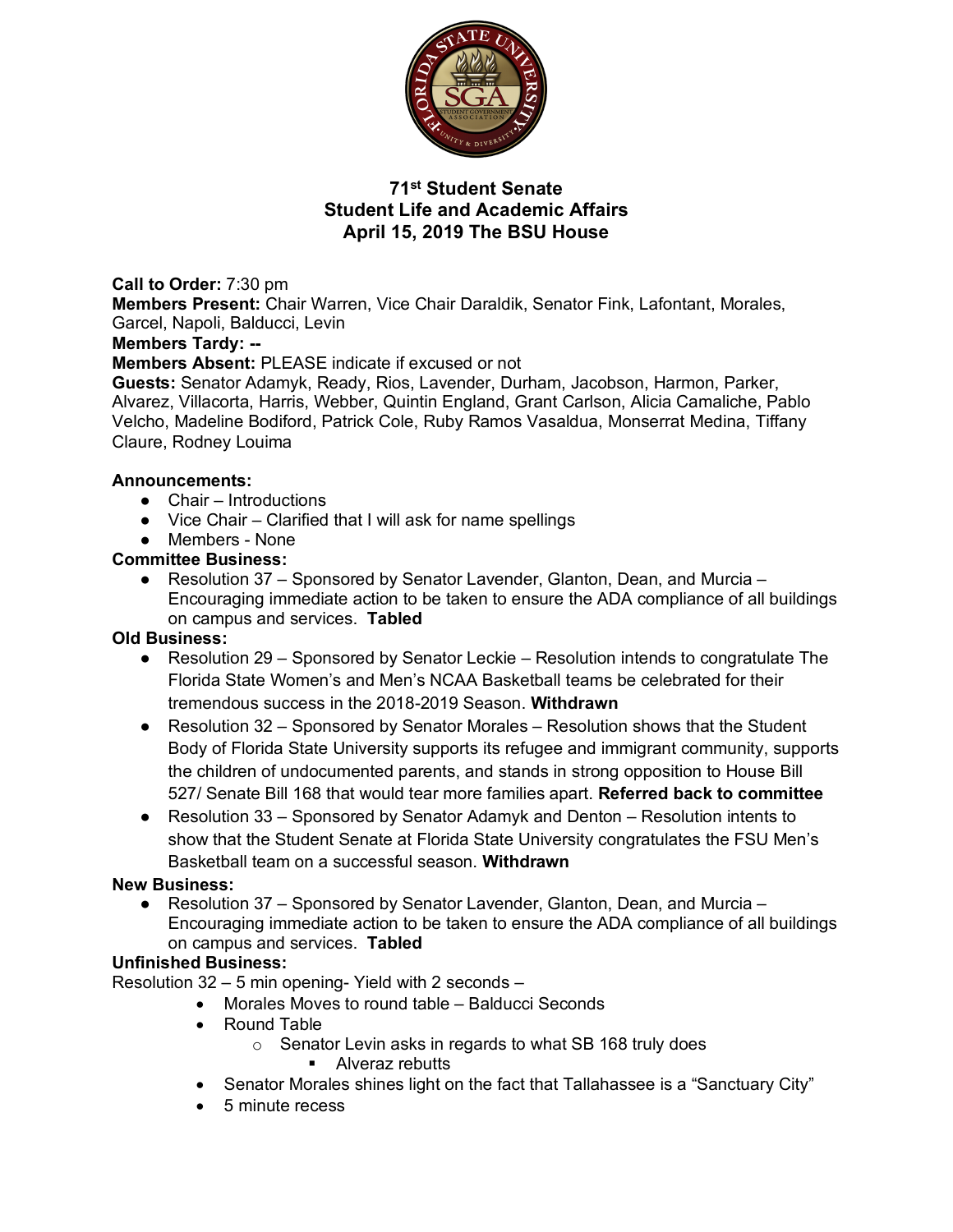

- Another 5 minute recess Senator Balducci, Second Fisher
	- o Extended by 2 minutes with hesitation from Senator Napoli and Senator Fink seconds
- Move to Legitimize amendment Senator Balducci. Senator Fisher seconds o Found Friendly
- Senator Parker clarifies for Senator Fisher why the action words were removed from the resolution.
	- o Clarifies who supports this resolution
- Senator Harris clarifies that this legislation if passed will ensure that
- Senator Fink questions the "Be it further resolved" section
	- o Sanctuary not being mentioned is friendly
- Senator Garcel moves for non-senators to speak, Senator morales seconds.
	- $\circ$  Quintin asks if OGA has been informed and Senator Morales emphasizes that Chair Durham as OGA liaison showed it to OGA.
	- o MASA Pres and VP stand with this legislation and stands for it. She is here because we have immigrants of all kind. Undocumented not illegal, things are illegal.
	- $\circ$  Pablo Elasco here as a student rep. and believes it is important for the Student Senate to be able to support our Immigrant community, because if not this legislation will harm our communities and our police department. Stands with Mexican American students.
	- $\circ$  Elicia Student Rep. 1 in every 20 students mental health are affected by immigration legislation.
		- Senator Fisher assures the student reps that we need to use inclusive language rather than polarizing.
	- $\circ$  Another student rep. Re-Clarifies the Sanctuary City policies
	- o Nataly Chaco Lopez discloses that she is a DACA recipient and reiterates that there is a huge community of students that can be deported on this campus. And elaborates on the fact that campus police will have to comply
	- $\circ$  Senator Rios speaking as a Latina senator and how it is tough. And the fact that she Is constantly keeping everyone in mind.
	- $\circ$  Chair Jacobson wants to see the language take a more of the students taking more of the fall in sense of who believes in this
	- $\circ$  Senator Balducci Brings up the Referendum from 2017
	- $\circ$  Senator Alveraz says how if we dilute the fact of who believes what is being said will diminish the impact.
	- $\circ$  Tiffany Non-senator discusses how the reality is a lot of people can be ignorant to the legislation, and (tells us tears are due to biological factors) how ignorance doesn't justify lack of access to education to the immigrant community.
		- § Senator Morales WE ARE HERE FOR YOU! And she sees you and shows support to all students.
	- $\circ$  Clerk England Our legislation matters.
	- $\circ$  Senator Harris Thanks our speakers for coming to this meeting, and how the referendum is great evidence.
	- o Senator Parker and Balducci want to add language in regards to what FSU supports.